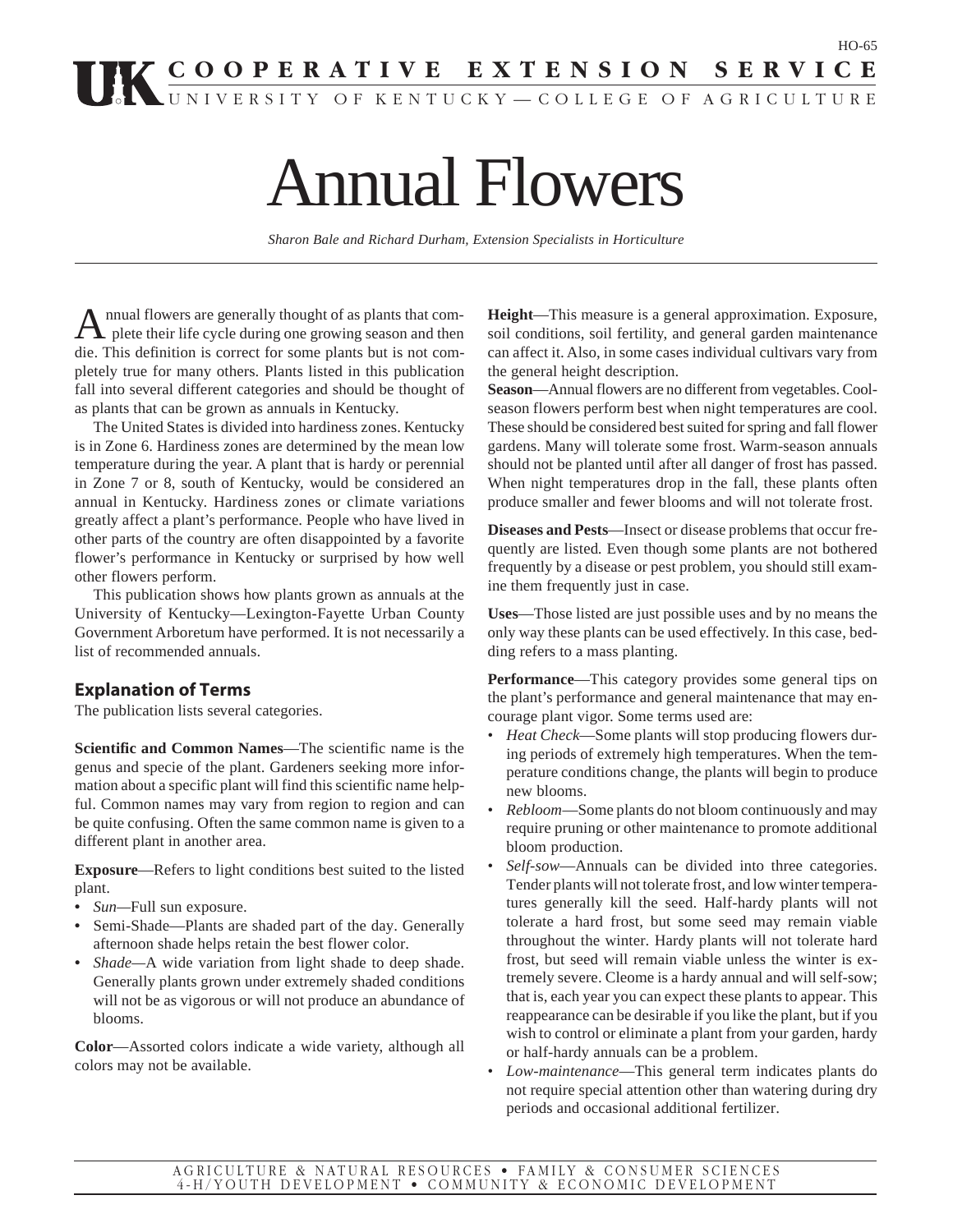- *Rank*—A plant described as rank is generally not uniform in height or form. Plants may not be attractive but the flowers may be desirable.
- *Deadheading*—Removing dead or declining blooms promotes production of new flower buds.
- *Cultivar*—In some cases a particular cultivar is desirable. Cultivar refers to a particular name, like Zinnia 'Red Ruffles'. The cultivar is 'Red Ruffles' and it may perform entirely differently from Zinnia 'Peter Pan Cream'.

**Sowing Information**—Sowing outside refers to direct seeding in the garden. Sowing inside refers to starting plants indoors and planting them outside as transplants. Although direct seeding may be possible, the quickest bloom display and greatest plant vigor are obtained by planting transplants.

**Days to Germination**—These numbers are approximate and should be used as a guideline. For example, if you sow seeds that generally take 7 days to germinate and 14 days have passed without germination, you have a good indication that a problem exists. Either the seed is not viable, or a disease or some other cultural problem has affected germination. Comments concerning germination are simply some of our observations.

When sowing seed, be sure to read directions on the seed package. In some cases, covering or not covering the seed can be extremely important. Always use some type of sterile growing medium to start seeds indoors. This medium helps reduce but not eliminate the possibilities of disease problems such as damping-off.

#### **Annuals for Sun and Shade**

|                                                                                                                                                                                                                            | <b>Flower</b>    |               |                 |                 |                |                    |
|----------------------------------------------------------------------------------------------------------------------------------------------------------------------------------------------------------------------------|------------------|---------------|-----------------|-----------------|----------------|--------------------|
| <b>Name</b>                                                                                                                                                                                                                | Color            | <b>Height</b> | <b>Exposure</b> | Pests           | <b>Uses</b>    | <b>Propagation</b> |
| Abelmoschus                                                                                                                                                                                                                | pink, red        | $10 - 12"$    | sun             | few             | bedding        | seed               |
| moscheutos                                                                                                                                                                                                                 |                  |               |                 |                 |                |                    |
| <b>Abelmoschus</b>                                                                                                                                                                                                         |                  |               |                 |                 |                |                    |
| The individual blooms last only one day, but numerous buds are produced. May self-sow but is not invasive.                                                                                                                 |                  |               |                 |                 |                |                    |
| Ageratum houstonianum blue, pink, white                                                                                                                                                                                    |                  | $8 - 10"$     | sun,            | few             | bedding, cut   | seed               |
| Ageratum,<br><b>Floss Flower</b>                                                                                                                                                                                           |                  |               | semi-shade      |                 |                |                    |
| During periods of extreme heat, the plant may check and cease to produce new buds. When the temperatures change, the plant will                                                                                            |                  |               |                 |                 |                |                    |
| resume blooming. Plant may require deadheading to maintain habit. 'Blue Horizon' is 18-24" tall and can be used as a cut flower.                                                                                           |                  |               |                 |                 |                |                    |
| Alcea rosea                                                                                                                                                                                                                | various          | $3 - 7'$      | sun             | rust, powdery   | border, cut    | seed               |
| <b>Hollyhock</b>                                                                                                                                                                                                           |                  |               |                 | mildew          |                |                    |
| Newer cultivars are less susceptible to rust. Plants are mostly biennial but newer cultivars flower the first season. May reseed. Single- and<br>double-bloom forms are available.                                         |                  |               |                 |                 |                |                    |
| Alternanthera ficoidea                                                                                                                                                                                                     | foliage, various | $6 - 10"$     | sun             | few             | border, edging | cuttings           |
| <b>Joseph's Coat</b>                                                                                                                                                                                                       | colors           |               |                 |                 |                |                    |
| This and related species produce a wide variety of foliage color. Often used as an edging plant. Will tolerate shearing for a formal effect.                                                                               |                  |               |                 |                 |                |                    |
| Argyranthemum                                                                                                                                                                                                              | white, yellow,   | $10 - 12"$    | sun             | few             | bedding, cut   | cuttings           |
| frutescens                                                                                                                                                                                                                 | pink             |               |                 |                 |                |                    |
| <b>Marguerite Daisy</b>                                                                                                                                                                                                    |                  |               |                 |                 |                |                    |
| Plants are not heat-tolerant and do not provide an extended show. Cobbity Daisies are hybrids that offer single- and double-bloom forms.<br>Their performance is similar.                                                  |                  |               |                 |                 |                |                    |
| Asclepias curassavica<br><b>Blood Flower</b>                                                                                                                                                                               | red/yellow       | 3'            | sun             | aphids          | bedding        | seed               |
| Considered a hardy annual and will reseed. Produces a nice display of flowers from early summer until frost. Typical milkweed seed pods<br>must be removed if this plant needs to be contained. Attractive to butterflies. |                  |               |                 |                 |                |                    |
| Antirrhinum majus                                                                                                                                                                                                          | various colors   | $6 - 36"$     | sun             | aphids, mites   | bedding, cut   | seed               |
| (cool season)                                                                                                                                                                                                              |                  |               |                 |                 |                |                    |
| Snapdragon                                                                                                                                                                                                                 |                  |               |                 |                 |                |                    |
| The height depends on the particular cultivar. There are two flower forms available. May die back during the summer due to heat stress.                                                                                    |                  |               |                 |                 |                |                    |
| Begonia x                                                                                                                                                                                                                  | white, pink, red | $6 - 14"$     | sun to shade    | few             | bedding        | seed               |
| semperflorens-cultorum<br><b>Fibrous Begonia</b>                                                                                                                                                                           |                  |               |                 |                 |                |                    |
| Available with bronze or green foliage. An excellent low-maintenance plant. It will withstand heat and drought and perform very well in                                                                                    |                  |               |                 |                 |                |                    |
| full sun locations. Seed is small and somewhat difficult to germinate. Due to this and the long production time necessary in commercial                                                                                    |                  |               |                 |                 |                |                    |
| greenhouses, home gardeners are advised not to try to start their own seedlings.                                                                                                                                           |                  |               |                 |                 |                |                    |
| Brassica oleracea                                                                                                                                                                                                          | gray and green   | $12 - 18"$    | sun             | cabbage looper, | bedding        | seed               |
| (cool season)                                                                                                                                                                                                              | foliage,         |               |                 | aphids          |                |                    |
| (Acephala Group and                                                                                                                                                                                                        | variegated with  |               |                 |                 |                |                    |
| Capitata Group)                                                                                                                                                                                                            | pink and yellow  |               |                 |                 |                |                    |
| <b>Ornamental Kale and</b><br>Cabbago                                                                                                                                                                                      |                  |               |                 |                 |                |                    |

#### **Cabbage**

Performs best in the fall. Will often last until after Thanksgiving. Plant is edible and the foliage can be used in salads. Looper control will be necessary to maintain appearance.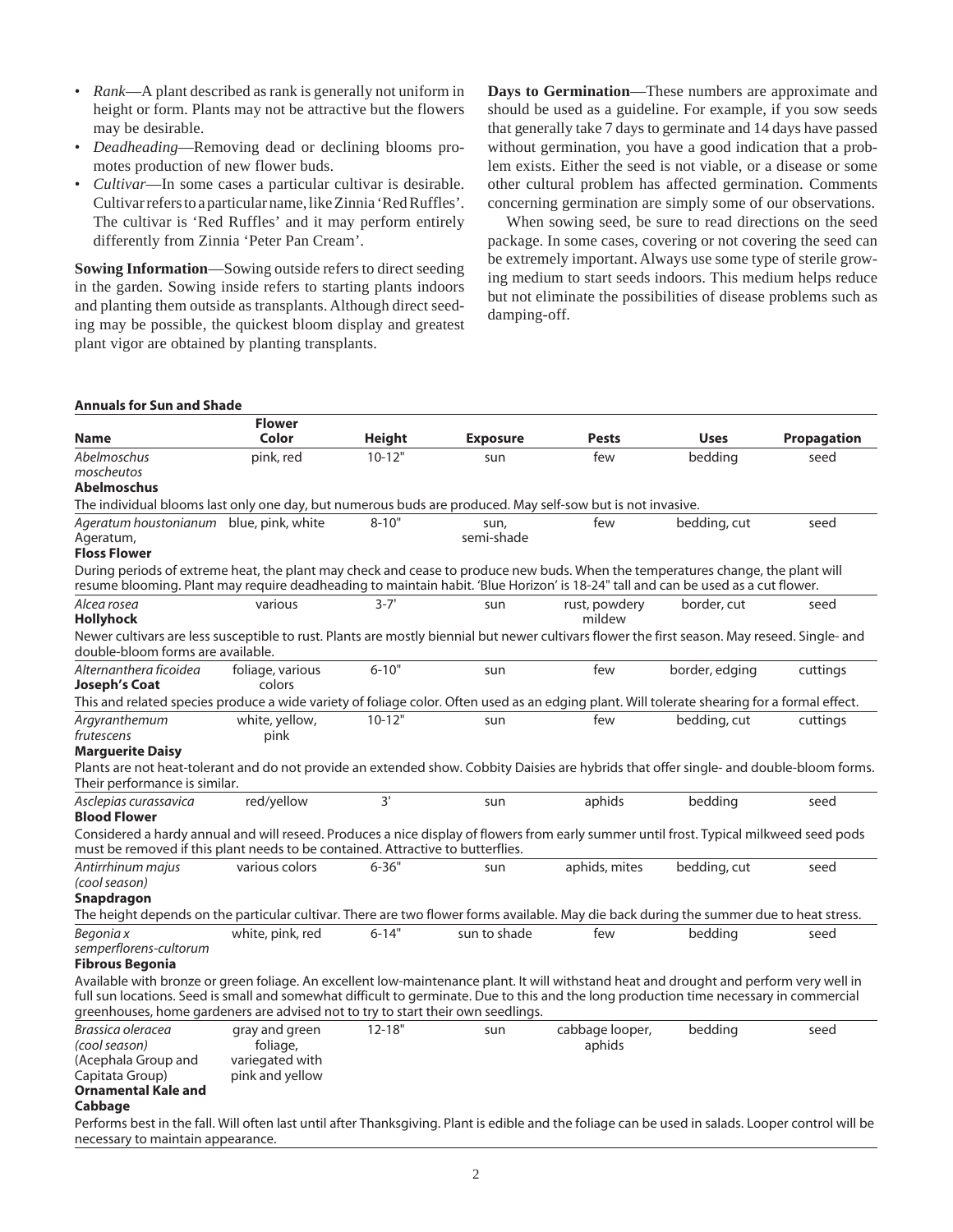| <b>Annuals for Sun and Shade</b> (continued)                                                                                                                                                                                                                                                                                                                                                                                                                                                                                                         |                                                                                                     |                           |                                    |                       |                         |                                |
|------------------------------------------------------------------------------------------------------------------------------------------------------------------------------------------------------------------------------------------------------------------------------------------------------------------------------------------------------------------------------------------------------------------------------------------------------------------------------------------------------------------------------------------------------|-----------------------------------------------------------------------------------------------------|---------------------------|------------------------------------|-----------------------|-------------------------|--------------------------------|
|                                                                                                                                                                                                                                                                                                                                                                                                                                                                                                                                                      | <b>Flower</b><br>Color                                                                              |                           |                                    |                       |                         |                                |
| Name<br>Browallia speciosa major                                                                                                                                                                                                                                                                                                                                                                                                                                                                                                                     | blue, white                                                                                         | <b>Height</b><br>$10-14"$ | <b>Exposure</b><br>sun, semi-shade | <b>Pests</b><br>mites | <b>Uses</b><br>bedding, | <b>Propagation</b><br>seed     |
| Browallia<br>Often does not perform well in Kentucky.                                                                                                                                                                                                                                                                                                                                                                                                                                                                                                |                                                                                                     |                           |                                    |                       | container               |                                |
| Calendula officinalis (cool yellow, orange                                                                                                                                                                                                                                                                                                                                                                                                                                                                                                           |                                                                                                     | $8 - 14"$                 | sun                                | few                   | bedding, cut            | seed                           |
| season)                                                                                                                                                                                                                                                                                                                                                                                                                                                                                                                                              |                                                                                                     |                           |                                    |                       |                         |                                |
| <b>Pot Marigold</b><br>Plant becomes very unsightly during the heat of the summer and is often best removed. Flowers have been used to flavor soups and                                                                                                                                                                                                                                                                                                                                                                                              |                                                                                                     |                           |                                    |                       |                         |                                |
| stews. Produces a profuse number of blooms; cutting back may help to improve vigor.                                                                                                                                                                                                                                                                                                                                                                                                                                                                  |                                                                                                     |                           |                                    |                       |                         |                                |
| Calibrachoa x hybrida<br><b>Trailing Petunia</b>                                                                                                                                                                                                                                                                                                                                                                                                                                                                                                     | various                                                                                             | $3 - 6"$                  | sun                                | few                   | bedding,<br>container   | cuttings                       |
| These small, petunia-like flowers are quite attractive and produce a continuous show. Most, if not all, of the hybrid cultivars available are<br>patented plants. Propagation for resale is prohibited.                                                                                                                                                                                                                                                                                                                                              |                                                                                                     |                           |                                    |                       |                         |                                |
| Callistephus chinensis<br>China Aster                                                                                                                                                                                                                                                                                                                                                                                                                                                                                                                | various                                                                                             | $8 - 24"$                 | sun, semi-shade                    | aster yellows         | bedding, cut            | seed                           |
| For continuous show, succession planting is necessary. Due to disease problems, plant should not be located in the same area each<br>season.                                                                                                                                                                                                                                                                                                                                                                                                         |                                                                                                     |                           |                                    |                       |                         |                                |
| Capsicum annuum<br><b>Ornamental Pepper</b>                                                                                                                                                                                                                                                                                                                                                                                                                                                                                                          | flowers<br>inconspicuous;<br>red, cream,<br>purple, orange<br>fruit; all turn red<br>in late summer | $8 - 24"$                 | sun                                | few                   | bedding                 | seed                           |
| Peppers are edible but extremely hot. Not as many cultivars available as previously seen in the trade. Very low-maintenance, producing<br>excellent display late in the season. AAS 2002 Winner Ornamental Pepper 'Chilly Chili' has a mild flavor.                                                                                                                                                                                                                                                                                                  |                                                                                                     |                           |                                    |                       |                         |                                |
| Catharanthus roseus<br>Vinca, Periwinkle                                                                                                                                                                                                                                                                                                                                                                                                                                                                                                             | rose, pink, white                                                                                   | $12 - 14"$                | sun                                | few                   | bedding                 | seed                           |
| An excellent low-maintenance annual. Has continuous display until late summer or early fall, when the bloom size and number begin to<br>decrease.                                                                                                                                                                                                                                                                                                                                                                                                    |                                                                                                     |                           |                                    |                       |                         |                                |
| Celosia argentea var.<br>cristata<br>Cockscomb                                                                                                                                                                                                                                                                                                                                                                                                                                                                                                       | various                                                                                             | $8 - 48"$                 | sun                                | few                   | bedding, cut,<br>dried  | seed                           |
| Celosia are divided into three distinct groups: Plumosa, Cristata, and Spicata. The plumed forms are attractive bedding plants and can also<br>be used as cut flowers. The Cristata group, or crested form, can be useful as a bedding plant. The Spicata Group, or wheat celosia, is<br>generally taller than the others and produces long, slender, spiky blooms. 'Flamingo Feather' is an example of this group. All types will dry<br>and hold their color if picked before they reach their prime. Tend to be unsightly if allowed to set seed. |                                                                                                     |                           |                                    |                       |                         |                                |
| Centaurea cyanus<br><b>Bachelor Button,</b><br>Cornflower                                                                                                                                                                                                                                                                                                                                                                                                                                                                                            | various                                                                                             | $12 - 24"$                | sun                                | few                   | cut                     | seed, direct seed<br>in garden |
| Seed can be sown directly in the garden after danger of frost. Blue is the most common color, but several other colors are available. Plants<br>tend to look ragged. Harvest clumps of stems and the unopened buds will open in the vase. Best kept in the cut-flower garden.                                                                                                                                                                                                                                                                        |                                                                                                     |                           |                                    |                       |                         |                                |
| Cleome hasslerana<br><b>Cleome Spider Flower</b>                                                                                                                                                                                                                                                                                                                                                                                                                                                                                                     | pink, white                                                                                         | $36 - 58"$                | sun                                | few                   | border, cut             | seed                           |
| The plant will reseed and may become invasive. Stems have spines. A nice, old-fashioned plant for the back of the border. Requires no<br>maintenance other than trying to reduce the number of seedlings the next year. 'Sparkler Blush', AAS Winner for 2002, is more compact,<br>maintaining an even habit around 3' tall. Related species C. rosea var. bicolor is a much smaller form and has no spines on the stems. 'Linde<br>Armstrong' is an excellent choice for the garden.                                                                |                                                                                                     |                           |                                    |                       |                         |                                |
| Coleus x hybridus<br>Coleus                                                                                                                                                                                                                                                                                                                                                                                                                                                                                                                          | foliage various<br>colors                                                                           | $9 - 18"$                 | shade, semi-<br>shade, sun         | few                   | bedding                 | seed, cuttings                 |
| Choices include a variety of foliage forms and color combinations. Remove blooms to maintain vigor of the plant. Other than removal of<br>the blooms of some cultivars, the plants are low-maintenance. New sun-tolerant cultivars are available in numerous color combinations.<br>Many of these are patented.                                                                                                                                                                                                                                      |                                                                                                     |                           |                                    |                       |                         |                                |
| Consolida sp.<br>Larkspur                                                                                                                                                                                                                                                                                                                                                                                                                                                                                                                            | pink, lavender,<br>purple                                                                           | $3 - 4'$                  | sun                                | fungal diseases       | border, cut             | seed                           |
| Plants do best in cooler climates but will establish in our area. Will not tolerate heavy, wet soils. Once plants are established, they will<br>readily reseed in the area. Direct seeding in the garden may be preferable.                                                                                                                                                                                                                                                                                                                          |                                                                                                     |                           |                                    |                       |                         |                                |
| Cosmos bipinnatus<br>Cosmos                                                                                                                                                                                                                                                                                                                                                                                                                                                                                                                          | pink, magenta,<br>white                                                                             | $12 - 48"$                | sun                                | few                   | border, bedding,<br>cut | seed                           |
| Taller cultivars may require staking. Shorter cultivars such as 'Sonata' may not be as vigorous as the taller types. Can be used as a cut<br>flower.                                                                                                                                                                                                                                                                                                                                                                                                 |                                                                                                     |                           |                                    |                       |                         |                                |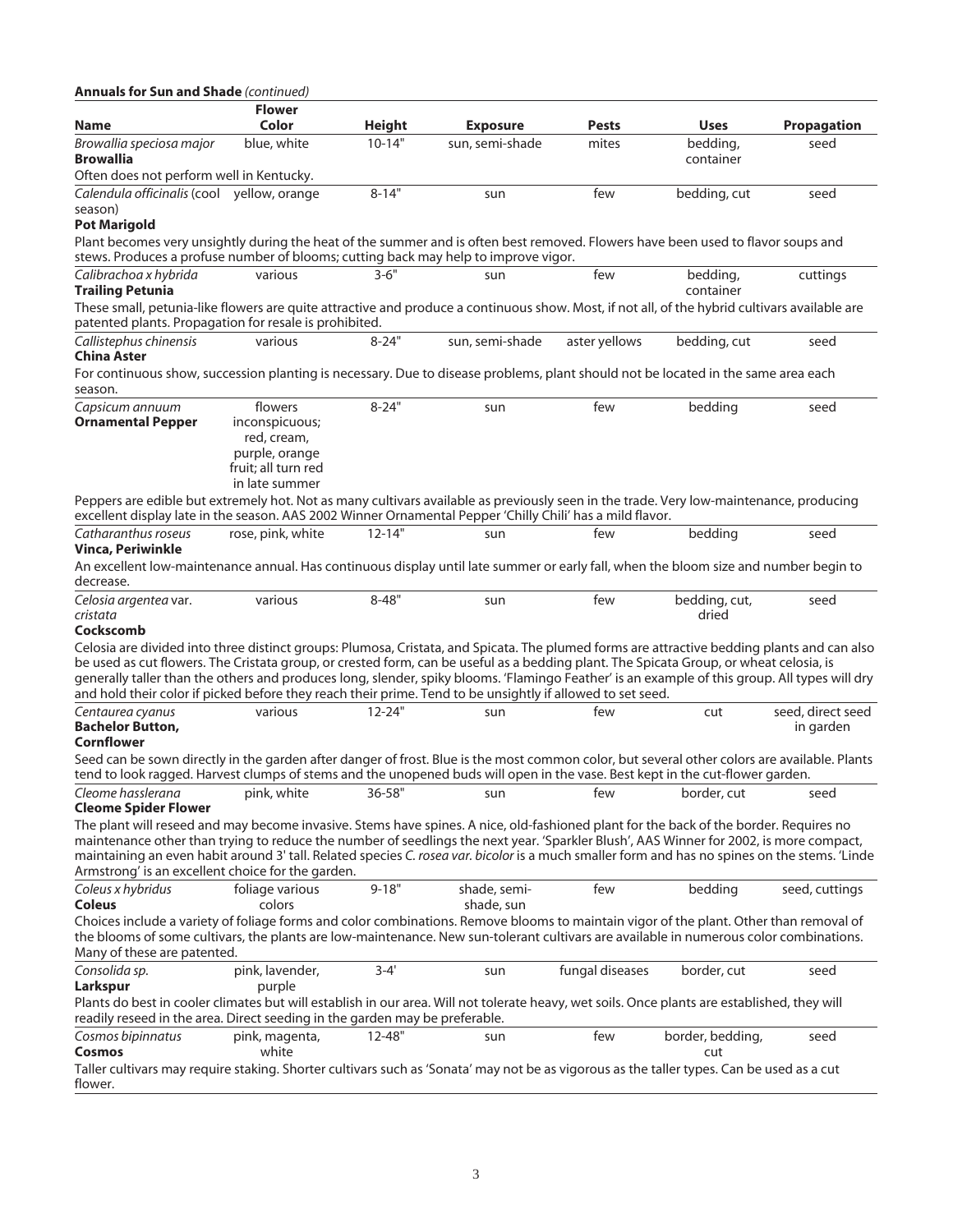| <b>Annuals for Sun and Shade</b> (continued)                                                                                                                                                                                                                                    |                                 |                      |                 |                |                       |                    |
|---------------------------------------------------------------------------------------------------------------------------------------------------------------------------------------------------------------------------------------------------------------------------------|---------------------------------|----------------------|-----------------|----------------|-----------------------|--------------------|
| Name                                                                                                                                                                                                                                                                            | <b>Flower</b><br>Color          | <b>Height</b>        | <b>Exposure</b> | Pests          | <b>Uses</b>           | <b>Propagation</b> |
| Cosmos sulphureus<br>Cosmos                                                                                                                                                                                                                                                     | red, orange,<br>yellow          | $12 - 24"$           | sun             | few            | bedding               | seed               |
| 'Diablo', an older cultivar, is still one of the best performers in our area. Some of the more compact types do not hold up all season. Seed<br>heads should be removed for best display.                                                                                       |                                 |                      |                 |                |                       |                    |
| Cuphea hyssopifolia<br><b>Mexican Heather</b>                                                                                                                                                                                                                                   | purple, white                   | $8 - 14"$            | sun             | few            | edging, bedding       | seed, cuttings     |
| A very low-maintenance plant. Plants are compact and uniform and provide an excellent display until frost.                                                                                                                                                                      |                                 |                      |                 |                |                       |                    |
| Dahlia (hybrids)<br><b>Bedding Dahlia</b>                                                                                                                                                                                                                                       | various                         | $14 - 24"$           | sun             | mites          | beddina               | seed               |
| Plants come readily from seed; therefore, there is no need to dig and store the small tubers that are produced. Some plants have a short<br>day response and may not produce consistent bloom. Plants are available with green or bronze foliage.                               |                                 |                      |                 |                |                       |                    |
| Datura metel<br><b>Horn of Plenty</b>                                                                                                                                                                                                                                           | white, yellow,<br>purple        | 3'                   | sun             | few            | bedding,<br>container | seed               |
| All parts of plant are poisonous. The large, showy, trumpet-shaped flowers are quite attractive and fragrant. Plants bloom from<br>midsummer until frost. Very hardy annual and can be invasive.                                                                                |                                 |                      |                 |                |                       |                    |
| Dianthus chinensis<br>(cool season)<br><b>China Pinks</b>                                                                                                                                                                                                                       | various                         | $6 - 12"$            | sun, semi-shade | mites          | bedding, edging       | seed               |
| Plants may be perennial in this area. Winter conditions will determine hardiness. Plants tend to "burn out" during the summer and<br>become unsightly. Cutting back helps to promote vigor.                                                                                     |                                 |                      |                 |                |                       |                    |
| Emilia coccinea<br><b>Tassel Flower</b>                                                                                                                                                                                                                                         | orange, red                     | $2 - 3'$             | sun             | few            | bedding, cut          | seed               |
| Not that well-known, but a nice addition to the cut flower garden. Plant habit is very open. Blooms are a colorful substitute for Baby's<br>Breath in arrangements. Readily self-sows.                                                                                          |                                 |                      |                 |                |                       |                    |
| Eschscholzia californica<br>(cool season)                                                                                                                                                                                                                                       | yellow, pink                    | $8 - 12"$            | sun             | few            | bedding               | seed               |
| <b>California Poppy</b><br>Plants quickly decline in hot weather. Very short-term display.                                                                                                                                                                                      |                                 |                      |                 |                |                       |                    |
| Eustoma grandiflora<br>Lisianthus                                                                                                                                                                                                                                               | purple, white,<br>pink, bicolor | $6 - 8$ ", $2 - 3$ ' | sun             | few            | bedding, cut          | seed               |
| Available in two habits: short for bedding purposes and tall for bedding or cut. These seem to perform exceedingly well or exceedingly<br>poorly. Soils must be well-drained. Flowers can be easily rain-damaged. Seed is small, somewhat difficult to germinate, and extremely |                                 |                      |                 |                |                       |                    |
| slow-growing, so gardeners should purchase these plants already started. Cut flowers have a long vase life.                                                                                                                                                                     |                                 |                      |                 |                |                       |                    |
| Gaillardia pulchella<br>Gaillardia, Blanket<br>Flower                                                                                                                                                                                                                           | orange, yellow                  | $14 - 18"$           | sun             | few            | bedding, cut          | seed               |
| May reseed. Blooms for an extended period. Declining blooms should be removed to maintain vigor.                                                                                                                                                                                |                                 |                      |                 |                |                       |                    |
| Gazania rigens<br>Gazania                                                                                                                                                                                                                                                       | various                         | $6 - 10"$            | sun             | few            | bedding               | seed               |
| Drought-tolerant. Distinct markings on the blooms produce a striking effect when viewed at close range. Blooms tend to close when light<br>intensity is reduced.                                                                                                                |                                 |                      |                 |                |                       |                    |
| Gerbera jamesonii<br>Gerbera, Transvaal                                                                                                                                                                                                                                         | various                         | $8 - 24"$            | sun, semi-shade | few            | bedding, cut          | seed               |
| <b>Daisy</b><br>Plants produce sporadic bloom. May not produce an extensive display as a bedding plant. Attractive cut flowers.                                                                                                                                                 |                                 |                      |                 |                |                       |                    |
| Gomphrena globosa                                                                                                                                                                                                                                                               | purple, orange,                 | $12 - 48"$           | sun             | few            | bedding, border,      | seed               |
| <b>Globe Amaranth</b><br>The clover-like blooms will dry and retain their color. Plants require little maintenance. 'Lavender Lady' and 'Strawberry Fields' are tall and                                                                                                        | lavender, white                 |                      |                 |                | cut, dried            |                    |
| best used in the border. 'Buddy' is short and compact. To dry, choose blooms that are just reaching their prime.                                                                                                                                                                |                                 |                      |                 |                |                       |                    |
| Helianthus annuus<br>Sunflower                                                                                                                                                                                                                                                  | orange, yellow                  | $2 - 14'$            | sun             | powdery mildew | border, cut           | seed               |
| Shorter types are useful as border plants in the garden. They produce blooms for most of the season, but often decline after peak bloom.<br>Powdery mildew can cause an unsightly problem.                                                                                      |                                 |                      |                 |                |                       |                    |
| Helichrysum bracteatum<br><b>Strawflower</b>                                                                                                                                                                                                                                    | various                         | $8 - 48"$            | sun             | few            | border, cut, dried    | seed               |
| Foliage can be unsightly and ragged. Generally grown as a cut or dried flower.                                                                                                                                                                                                  |                                 |                      |                 |                |                       |                    |
| Heliotropium arborescens<br><b>Heliotrope</b>                                                                                                                                                                                                                                   | blue, white                     | $12 - 24"$           | sun             | few            | bedding,<br>container | seed, cuttings     |
| Plants do not have a consistent display of blooms. Blooms are fragrant and sometimes referred to as Summer Lilac.                                                                                                                                                               |                                 |                      |                 |                |                       |                    |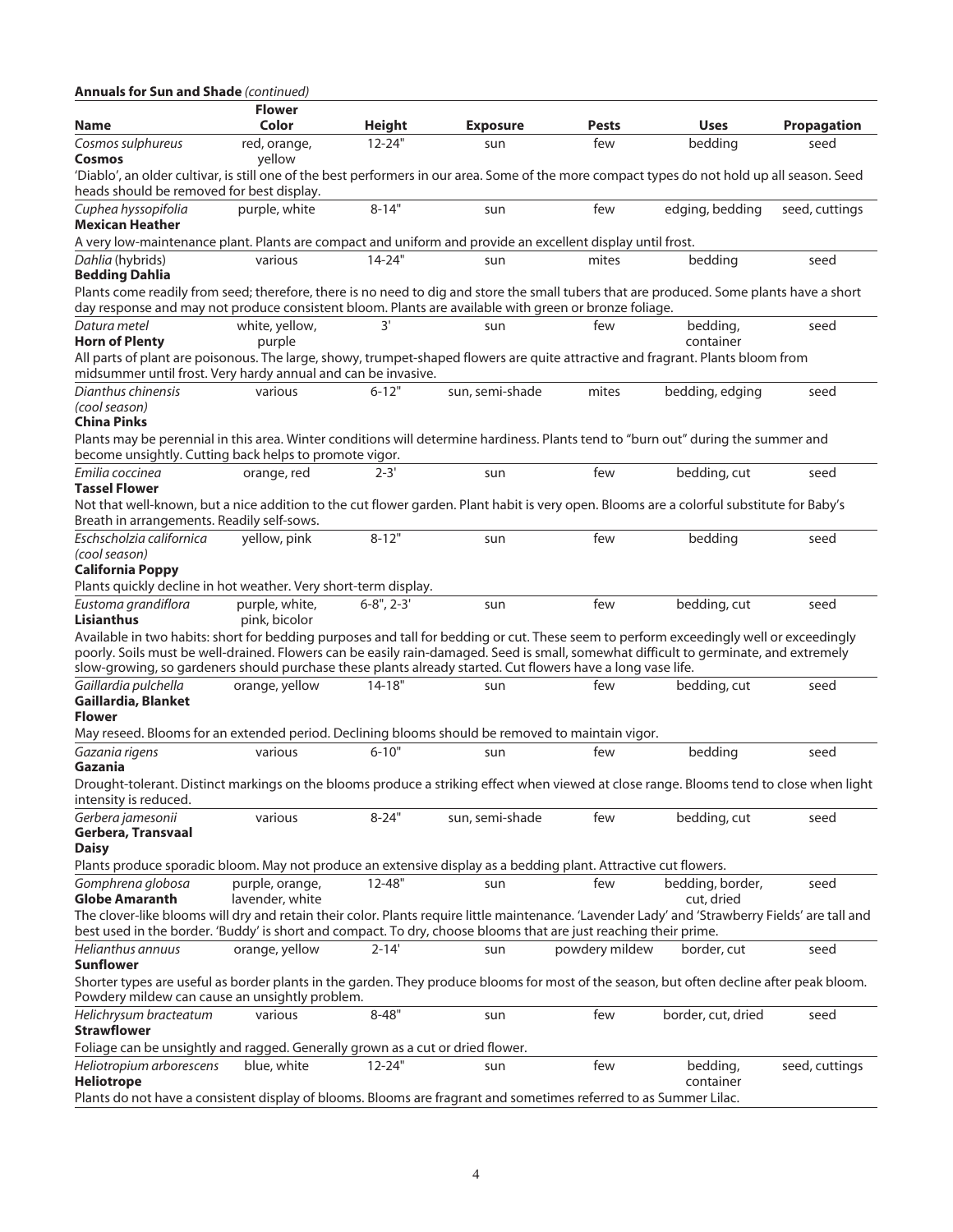| <b>Annuals for Sun and Shade (continued)</b>                                                                                                                                                                                                                  |                                        |               |                            |                        |                                                |                    |
|---------------------------------------------------------------------------------------------------------------------------------------------------------------------------------------------------------------------------------------------------------------|----------------------------------------|---------------|----------------------------|------------------------|------------------------------------------------|--------------------|
| <b>Name</b>                                                                                                                                                                                                                                                   | <b>Flower</b><br>Color                 | <b>Height</b> | <b>Exposure</b>            | <b>Pests</b>           | <b>Uses</b>                                    | <b>Propagation</b> |
| Hypoestes phyllostachya<br>Polka-Dot Plant                                                                                                                                                                                                                    | foliage<br>(white or pink<br>markings) | $18 - 24"$    | sun, semi-shade            | few                    | border, bedding                                | seed, cuttings     |
| Flowers are inconspicuous. Plants are uniform and require little maintenance. During periods of stress in full sun, the foliage may curl.<br>When weather conditions change, this problem will disappear.                                                     |                                        |               |                            |                        |                                                |                    |
| Impatiens balsamina<br><b>Touch-Me-Not</b>                                                                                                                                                                                                                    | various                                | $12 - 18"$    | sun, semi-shade            | few                    | border, bedding                                | seed               |
| Blooms are generally double and in the axil of the foliage. May freely reseed and can become invasive. Common name comes from the<br>seed pods that spring open when ripe.                                                                                    |                                        |               |                            |                        |                                                |                    |
| Impatiens wallerana<br>Impatiens, Sultana                                                                                                                                                                                                                     | various                                | $12 - 24"$    | shade, semi-<br>shade, sun | mites                  | border, bedding                                | seed               |
| Excellent low-maintenance plant that produces blooms until frost. Needs a moist soil for best performance.                                                                                                                                                    |                                        |               |                            |                        |                                                |                    |
| Ipomoea alba<br><b>Moon Vine</b>                                                                                                                                                                                                                              | white                                  | vine          | sun                        | few                    | annual screen                                  | seed               |
| Large, white blooms open late in the afternoon or early evening. Does not readily self-sow.                                                                                                                                                                   |                                        |               |                            |                        |                                                |                    |
| Ipomoea tricolor<br><b>Morning Glory</b>                                                                                                                                                                                                                      | various                                | vine          | sun                        | few                    | annual screen                                  | seed               |
| Vigorous plants that do provide a show early in the day. Readily self-sows and can become an invasive weed.                                                                                                                                                   |                                        |               |                            |                        |                                                |                    |
| Lablab purpureus<br><b>Hyacinth Bean</b>                                                                                                                                                                                                                      | lavender                               | vine          | sun                        | few                    | annual screen,<br>edible bean                  | seed               |
| Vigorous plants producing numerous flower stems up to 28" in length. Blooms are followed by purple beans that are also attractive.<br>Hyacinth Beans are an oriental vegetable that should be harvested for culinary purposes before beans fill in the pods.  |                                        |               |                            |                        |                                                |                    |
| Lantana camara<br>Lantana                                                                                                                                                                                                                                     | yellow, orange                         | 24-36"        | sun                        | white fly              | border, bedding                                | seed, cuttings     |
| Generally very low-maintenance. Can be trained into a tree form. Related species are L. montevidensis, a trailing form, and L. tricolor, with<br>distinct fruit form. All parts of the plant are poisonous. Remove fruit to avoid an attraction for children. |                                        |               |                            |                        |                                                |                    |
| Lathyrus odoratus<br>(cool season)<br><b>Annual Sweet Pea</b>                                                                                                                                                                                                 | various                                | $12 - 18"$    | sun, semi-shade            | few, powdery<br>mildew | bedding, cut                                   | seed               |
| Does not perform well in this area. Plants do not tolerate the heat and generally show little vigor.                                                                                                                                                          |                                        |               |                            |                        |                                                |                    |
|                                                                                                                                                                                                                                                               |                                        |               |                            |                        |                                                |                    |
| Limonium sinuatum<br><b>Statice</b>                                                                                                                                                                                                                           | various                                | $18 - 24"$    | sun                        | few                    | border, cut, dried                             | seed               |
| Plants will stunt if left in the flat too long. Blooms can be harvested all season long.                                                                                                                                                                      |                                        |               |                            |                        |                                                |                    |
| Lobelia erinus<br><b>Edging Lobelia</b><br>Tends to suffer in the heat.                                                                                                                                                                                       | violet, blue                           | $8 - 12"$     | sun, semi-shade            | few                    | bedding, edging,<br>container                  | seed               |
| Lobularia maritima<br>(cool season)                                                                                                                                                                                                                           | pink, white                            | $4 - 6"$      | sun, semi-shade            | few                    | bedding, edging                                | seed               |
| <b>Sweet Alyssum</b><br>Declines rapidly during hot weather. Remove declining blooms and seed set to promote vigor. May recover vigor during cooler weather in                                                                                                |                                        |               |                            |                        |                                                |                    |
| the fall.                                                                                                                                                                                                                                                     |                                        |               |                            |                        |                                                |                    |
| Melampodium<br>paludosum                                                                                                                                                                                                                                      | yellow                                 | 24-36"        |                            |                        | sun, semi-shade powdery mildew bedding, border | seed               |
| <b>Melampodium</b><br>Produces yellow, daisy-type blooms all season. Very low-maintenance. Powdery mildew may be a problem late in the season. Plants will<br>reseed.                                                                                         |                                        |               |                            |                        |                                                |                    |
| Mirabilis jalapa<br>Four O'clock                                                                                                                                                                                                                              | various                                | $2 - 4'$      | sun, light shade           | few, powdery<br>mildew | bedding                                        | seed               |
| Small blooms open late in the afternoon. Seeds are very hardy and this plant can become an invasive weed that is difficult to eliminate<br>from the garden.                                                                                                   |                                        |               |                            |                        |                                                |                    |
| Nicotiana alata<br><b>Flowering Tobacco</b>                                                                                                                                                                                                                   | various                                | 14-36"        | sun                        | generally few          | bedding                                        | seed               |
| Low-maintenance, producing a continuous display until the temperatures get cooler in late summer. May be evening-fragrant. Can be<br>bothered by the same pest and disease problems associated with burley tobacco.                                           |                                        |               |                            |                        |                                                |                    |
| Nierembergia<br>hippomanica                                                                                                                                                                                                                                   | white, blue                            | $8 - 10"$     | sun, semi-shade            | few                    | bedding                                        | seed               |
| <b>Cupflower</b><br>The white 'Mt. Blanc' was a 1993 AAS winner. Plants start out with superior display but tend to burn out during extremely hot weather.                                                                                                    |                                        |               |                            |                        |                                                |                    |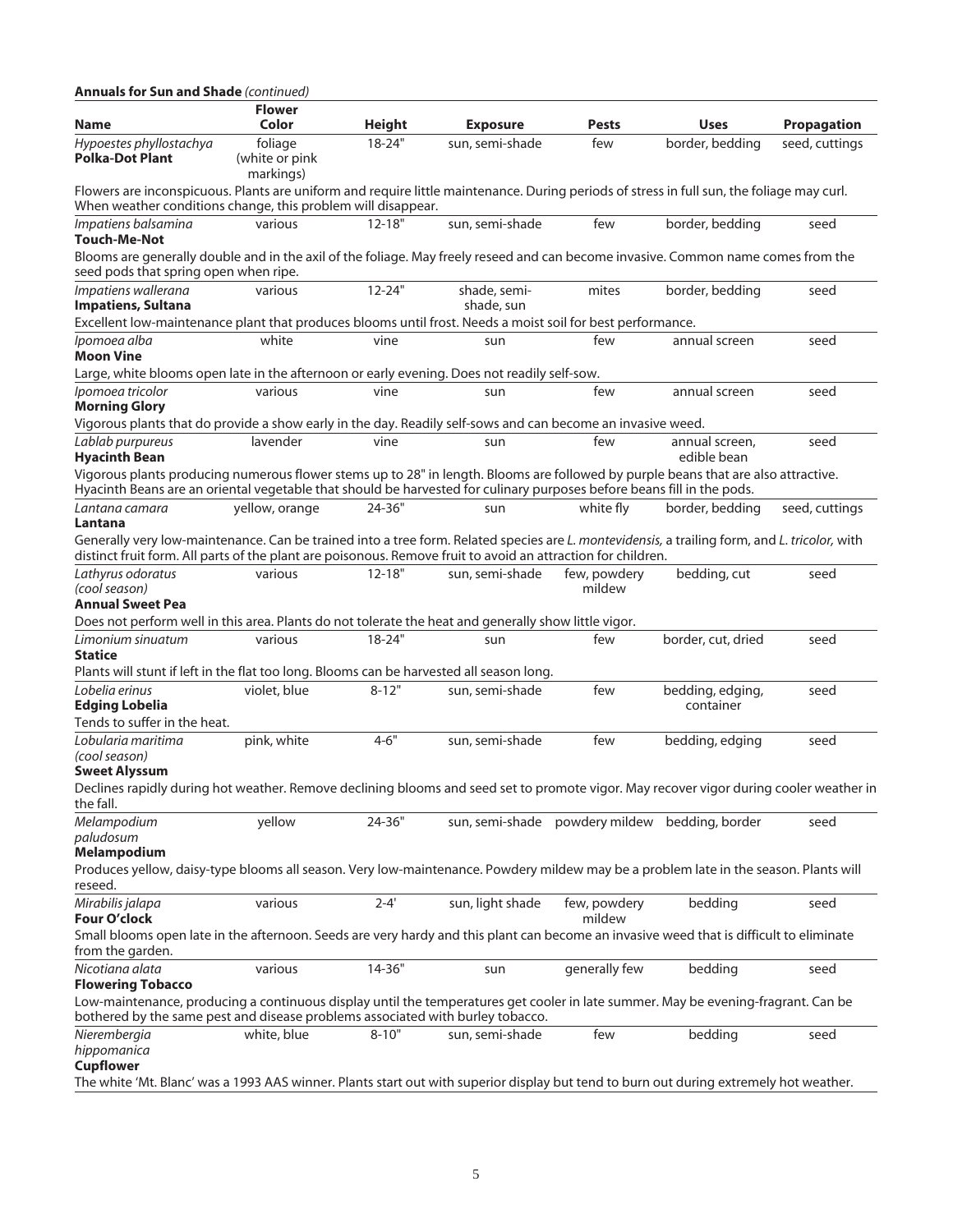| <b>Annuals for Sun and Shade (continued)</b>                                                                                                                                                                                                                | <b>Flower</b>                 |               |                 |                                                     |                                 |                    |
|-------------------------------------------------------------------------------------------------------------------------------------------------------------------------------------------------------------------------------------------------------------|-------------------------------|---------------|-----------------|-----------------------------------------------------|---------------------------------|--------------------|
| Name                                                                                                                                                                                                                                                        | Color                         | <b>Height</b> | <b>Exposure</b> | <b>Pests</b>                                        | <b>Uses</b>                     | <b>Propagation</b> |
| Nigella damascena<br>Love-in-a-Mist                                                                                                                                                                                                                         | blue, white                   | $12 - 14"$    | sun, semi-shade | few                                                 | bedding, dried                  | seed               |
| Blooms are not especially showy from a distance. Often grown to harvest the inflated seed pods for dried use. Readily self-sows and may<br>be invasive.                                                                                                     |                               |               |                 |                                                     |                                 |                    |
| Ocimum basilicum<br>purpurascens<br><b>Ornamental Basil</b>                                                                                                                                                                                                 | purple foliage                | $18 - 24"$    | sun             | few                                                 | bedding, border,<br>culinary    | seed               |
| Flowers should be removed to maintain vigor of the plant. Foliage is very fragrant and can be used in the same manner as green basil.<br>'Purple Ruffles' has more ruffled foliage. 'Dark Opal' has foliage more typical of basil.                          |                               |               |                 |                                                     |                                 |                    |
| Pelargonium x hortorum<br>Geranium                                                                                                                                                                                                                          | various                       | $12" - 18"$   |                 | sun, semi-shade bacterial stem rot bedding, border, | container                       | seed, cuttings     |
| Must be deadheaded to maintain vigor. If disease problems occur, geraniums should not be grown in the same location the next year.                                                                                                                          |                               |               |                 |                                                     |                                 |                    |
| Pentas lanceolata<br><b>Pentas</b>                                                                                                                                                                                                                          | various                       | $12 - 14"$    | sun             | few                                                 | bedding,<br>container           | seed, cuttings     |
| Various hybrids are available. Deadheading is essential to maintain vigor. Height depends on individual cultivars.                                                                                                                                          |                               |               |                 |                                                     |                                 |                    |
| Petunia x hybrida<br>Petunia                                                                                                                                                                                                                                | various                       | $12 - 16"$    | sun, semi-shade | few                                                 | bedding,<br>container           | seed               |
| Short internode types do not get as leggy as other types. Regular fertilization and adequate moisture will help maintain vigor. Will tolerate<br>cooler temperatures than other tender annuals.                                                             |                               |               |                 |                                                     |                                 |                    |
| Phlox drummondii<br><b>Annual Phlox</b><br>Will not tolerate hot temperatures. Tends to burn out quickly in this area.                                                                                                                                      | various                       | $6 - 10"$     | sun             | powdery mildew                                      | bedding,<br>container           | seed               |
| Portulaca grandiflora<br><b>Portulaca, Moss Rose</b>                                                                                                                                                                                                        | various                       | $6 - 10"$     | sun             | few                                                 | bedding,<br>container           | seed               |
| May reseed. Heat- and drought-tolerant. Bloom colors are very bright. Begins to decline in late summer.                                                                                                                                                     |                               |               |                 |                                                     |                                 |                    |
| Ricinus communis<br><b>Castor Bean</b>                                                                                                                                                                                                                      | bronze, green<br>foliage      | $6 - 12'$     | sun             | few                                                 | back of border,<br>accent       | seed               |
| Source of castor oil. Ricin, present in the plant, is extremely poisonous. The seeds contain a high concentration of ricin. Soaking the seeds<br>overnight improves germination. A very effective accent plant for the effect of the foliage. May self-sow. |                               |               |                 |                                                     |                                 |                    |
| Rudbeckia hirta<br><b>Black-eyed Susan</b>                                                                                                                                                                                                                  | yellow, bronze                | $2 - 3'$      | sun             | fungal problems                                     | bedding, cut                    | seed               |
| 'Indian Summer' is an excellent cultivar. Whether by reseeding or marginally hardy, this plant may persist in the garden. Cutting flowers<br>helps to maintain vigor.                                                                                       |                               |               |                 |                                                     |                                 |                    |
| Sanvitalia procumbens<br><b>Creeping Zinnia</b>                                                                                                                                                                                                             | yellow                        | $4 - 8"$      | sun             | few                                                 | bedding,<br>container           | seed               |
| Low habit creates a nice annual groundcover. Vigorous growth in the spring. May be stunted by extreme heat but will rebloom in fall.                                                                                                                        |                               |               |                 |                                                     |                                 |                    |
| Salvia farinacea<br><b>Mealycup Sage</b>                                                                                                                                                                                                                    | blue, white                   | $18 - 24"$    | sun             | few                                                 | bedding, dried                  | seed               |
| May reseed. Low-maintenance plants that require little attention during the season. Florets drop, but calyxes remain and will dry and keep<br>their color.                                                                                                  |                               |               |                 |                                                     |                                 |                    |
| Salvia splendens<br><b>Scarlet Sage</b>                                                                                                                                                                                                                     | red, white,<br>purple, salmon | $12 - 18"$    | sun, semi-shade | few                                                 | bedding                         | seed               |
| In full sun, plants require frequent maintenance to remove declining blooms. In semi-shade, the blooms will hold their color longer and<br>require less maintenance.                                                                                        |                               |               |                 |                                                     |                                 |                    |
| Senecia cineraria<br><b>Dusty Miller</b>                                                                                                                                                                                                                    | gray foliage                  | $12 - 16"$    | sun             | few                                                 | bedding,<br>container           | seed               |
| Commonly used as an edging plant. Cultivars differ in foliage texture from very coarse to deeply cut.                                                                                                                                                       |                               |               |                 |                                                     |                                 |                    |
| Tagetes erecta,<br>Tagetes patula<br><b>Marigold</b>                                                                                                                                                                                                        | orange, yellow,<br>bronze     | $8 - 36"$     | sun             | mites                                               | bedding, cut                    | seed               |
| Easily produce from seed. Wide variation in heights. Different bloom forms are available. May not produce continuous bloom. Foliage is<br>very fragrant. Some deadheading is necessary to maintain appearance.                                              |                               |               |                 |                                                     |                                 |                    |
| Tithonia rotundifolia<br><b>Mexican Sunflower</b>                                                                                                                                                                                                           | orange, yellow                | $4 - 6'$      | sun             | mites, thrips,<br>aphids, powdery<br>mildew         | back of border,<br>annual hedge | seed               |

6

del Sol', 2000 AAS winner, is dwarf and compact and is a better choice for the garden than older cultivars.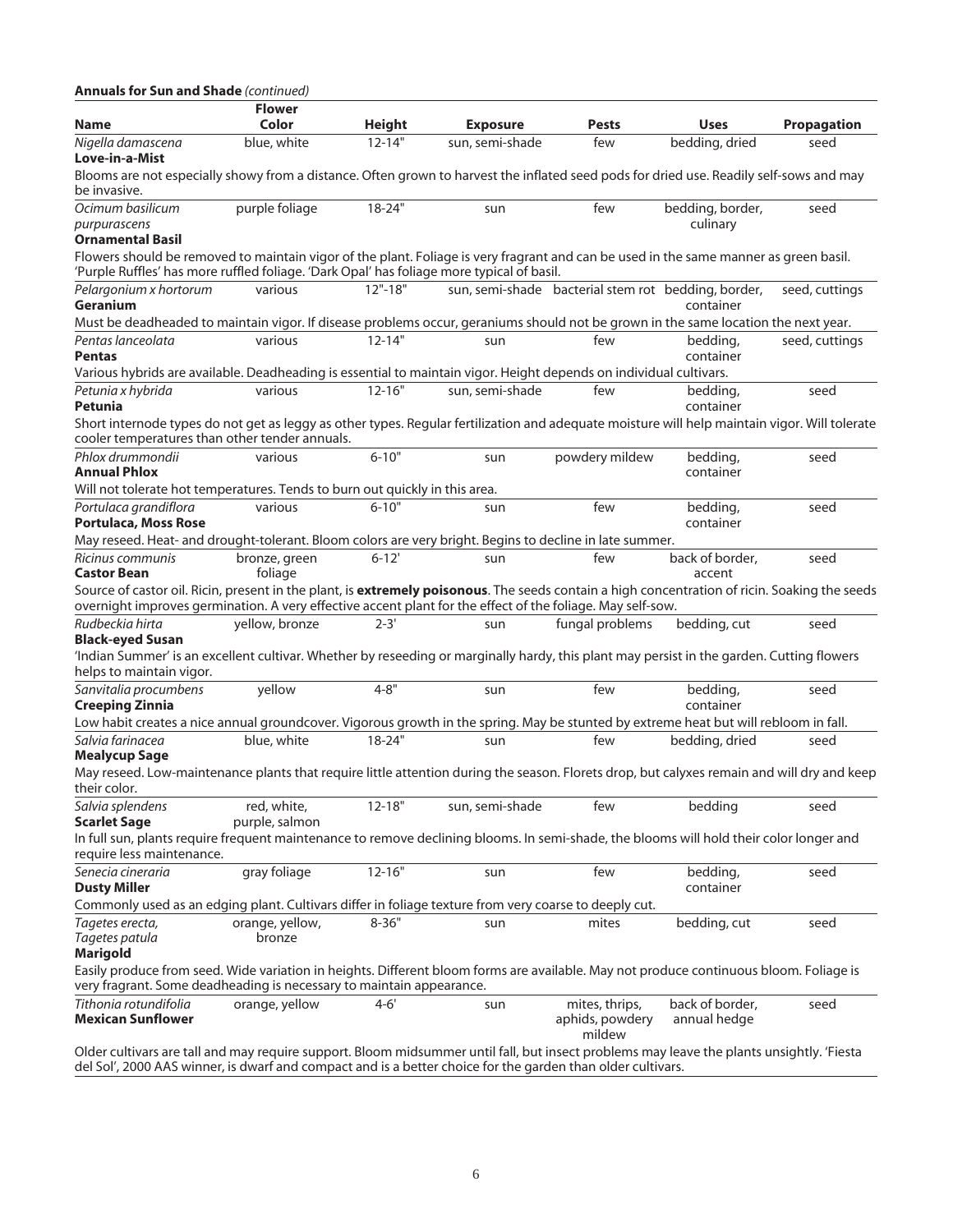| <b>Annuals for Sun and Shade (continued)</b>                                                                                                                                                                                                                                                                |                          |               |                 |                                           |                        |                    |
|-------------------------------------------------------------------------------------------------------------------------------------------------------------------------------------------------------------------------------------------------------------------------------------------------------------|--------------------------|---------------|-----------------|-------------------------------------------|------------------------|--------------------|
|                                                                                                                                                                                                                                                                                                             | <b>Flower</b>            |               |                 |                                           |                        |                    |
| <b>Name</b>                                                                                                                                                                                                                                                                                                 | Color                    | <b>Height</b> | <b>Exposure</b> | <b>Pests</b>                              | <b>Uses</b>            | <b>Propagation</b> |
| Torenia fournieri<br><b>Wishbone Flower</b>                                                                                                                                                                                                                                                                 | pink, purple,<br>white   | $10 - 18"$    | sun, semi-shade | few                                       | bedding                | seed               |
| Low-maintenance. Foliage tends to turn purple in full-sun locations. 'Summer Wave' tolerates heat better than other cultivars and is<br>excellent for containers.                                                                                                                                           |                          |               |                 |                                           |                        |                    |
| Tropaeolum majus<br><b>Nasturtium</b>                                                                                                                                                                                                                                                                       | orange, yellow           | $10-14"$      | sun             | aphids                                    | bedding,<br>containers | seed               |
| Blooms are often hidden by the foliage. Foliage and flowers are edible and have a peppery flavor.                                                                                                                                                                                                           |                          |               |                 |                                           |                        |                    |
| Verbena x hybrida<br><b>Garden Verbena</b>                                                                                                                                                                                                                                                                  | various                  | $8 - 14"$     | sun             | mites                                     | bedding,<br>containers | seed               |
| Do not bloom continuously. Cut back after first flush of bloom to promote rebloom. 'Temari' series plants do not require as much<br>maintenance and are excellent choices. Related species V. canadensis cultivars such as 'Homestead' are also excellent for the garden and<br>are short-lived perennials. |                          |               |                 |                                           |                        |                    |
| Viola x wittrockiana<br>(cool season)<br><b>Pansy</b>                                                                                                                                                                                                                                                       | various                  | $6 - 10"$     | sun             | few                                       | bedding,<br>containers | seed               |
| Best planted in the fall. Plants established in the fall will produce 2 to 3 times the number of blooms of spring-established pansies. Will<br>decline rapidly during hot weather.                                                                                                                          |                          |               |                 |                                           |                        |                    |
| Zinnia angustifolia<br>(Syn. Z. linearis)<br><b>Narrow Leaf Zinnia</b>                                                                                                                                                                                                                                      | orange, yellow,<br>white | $12 - 15"$    | sun             | few                                       | bedding                | seed               |
| Very disease-resistant, low-maintenance plant that blooms continuously until frost. Excellent choice for the garden.                                                                                                                                                                                        |                          |               |                 |                                           |                        |                    |
| Zinnia elegans<br><b>Zinnia</b>                                                                                                                                                                                                                                                                             | various                  | $6 - 48"$     | sun             | powdery mildew,<br>bacterial leaf<br>spot | bedding, cut           | seed               |
| Taller cut-and-come-again types are excellent cut flowers. More compact forms are recommended as bedding plants. These types tend to<br>be disease-prone in this area. 'Profusion' series is more compact in habit and disease-resistant.                                                                   |                          |               |                 |                                           |                        |                    |
| Zinnia haageana<br><b>Mexican Zinnia</b>                                                                                                                                                                                                                                                                    | gold, maroon<br>bicolor  | $8 - 12"$     | sun             | few                                       | bedding, edging        | seed               |
| 'Old Mexico' and 'Persian Carpet' are the main cultivars in trade. Plants are disease-resistant but require more maintenance than Z.<br>angustifolia. Deadhead to maintain vigor.                                                                                                                           |                          |               |                 |                                           |                        |                    |

## **Speciality Plants for Containers**

Container gardening can mean anything from a 6-inch clay pot to a concrete planter 6 feet in diameter. Container gardening requires some special care. Soil mixes should provide adequate drainage. Using "good" garden soil in a container is not recommended, as it will compact and will not drain well enough. Watering is absolutely a must. Depending on the plants, the size of container, and the weather, containers may need to be watered once or twice a day.

Frequent watering will leach fertilizer from the container. Containers will need additional fertilization throughout the growing season to maintain vigor. Generally speaking, the larger the container, the easier it is to maintain.

The following plants are referred to as speciality plants because they are generally only available in larger containers than those used for bedding plants. They also generally cost more than bedding plants. Standards are plants that have been trained into a tree-like form.

#### **Speciality Plants for Containers**

|                                                                                                                                                                                                                                                              | <b>Flower</b>                |            |                                                                                                                                                                                                                            |              |                                |                    |
|--------------------------------------------------------------------------------------------------------------------------------------------------------------------------------------------------------------------------------------------------------------|------------------------------|------------|----------------------------------------------------------------------------------------------------------------------------------------------------------------------------------------------------------------------------|--------------|--------------------------------|--------------------|
| <b>Name</b>                                                                                                                                                                                                                                                  | Color                        | Height     | <b>Exposure</b>                                                                                                                                                                                                            | <b>Pests</b> | <b>Uses</b>                    | <b>Propagation</b> |
| Abutilon x hybridum                                                                                                                                                                                                                                          | various                      | $1 - 3'$   | sun                                                                                                                                                                                                                        | few          | hanging baskets,               | seed, cuttings     |
| <b>Flowering Maple</b>                                                                                                                                                                                                                                       |                              |            |                                                                                                                                                                                                                            |              | containers                     |                    |
| Cultivars with variegated foliage are available. Plants generally have pendulous blooms that are more visible when plants are grown in<br>hanging baskets. Newer cultivars have more outward-facing blooms and are excellent in containers. Low-maintenance. |                              |            |                                                                                                                                                                                                                            |              |                                |                    |
| Acalypha hispida<br><b>Chenille Plant</b>                                                                                                                                                                                                                    | red                          | $12 - 16"$ | sun, semi-shade                                                                                                                                                                                                            | few          | hanging baskets,<br>containers | cuttings           |
|                                                                                                                                                                                                                                                              |                              |            | Drooping tassel-like blooms are attractive in hanging baskets and are a showy addition to mixed containers. Will perform well as a<br>bedding plant, but would be an expensive addition to the garden if used in this way. |              |                                |                    |
| Acalphya wilkesiana<br>Copperleaf                                                                                                                                                                                                                            | copper,<br>bronze<br>foliage | $3 - 4'$   | sun                                                                                                                                                                                                                        | few          | container.<br>bedding          | cuttings           |
|                                                                                                                                                                                                                                                              |                              |            | Flamma and the distribution of a series of the Marked Contractor and and the hand of bodding and accepted in the modern                                                                                                    |              |                                |                    |

Flowers are produced but not as showy as *A. hispida*. Plants are vigorous and can be used as bedding or accent plants in the garden. Sometimes maintained as an interior plant where high light conditions exist.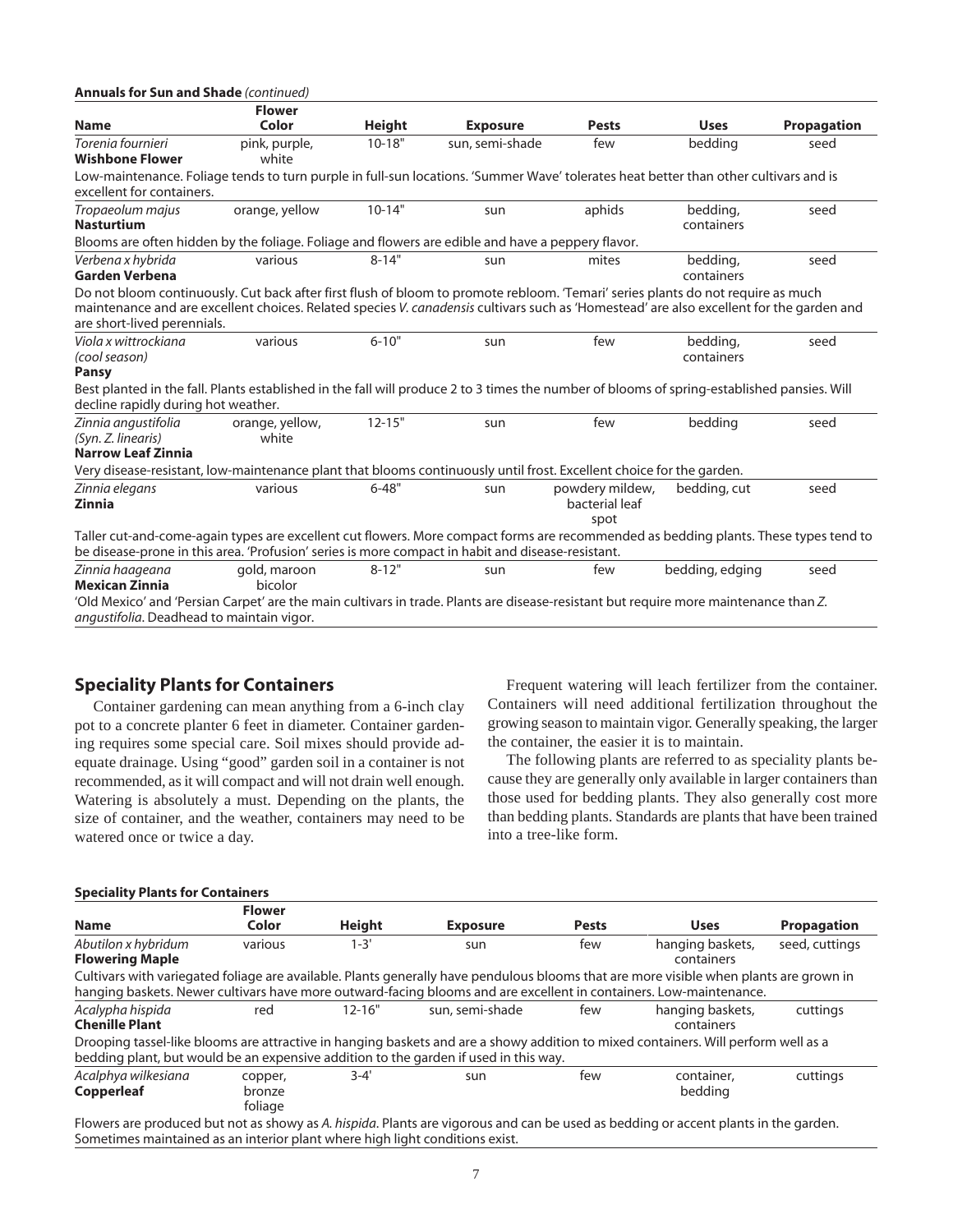| <b>Speciality Plants for Containers (continued)</b>                                                                                                                                                                                                                                          | <b>Flower</b>     |               |                 |              |                                 |                     |
|----------------------------------------------------------------------------------------------------------------------------------------------------------------------------------------------------------------------------------------------------------------------------------------------|-------------------|---------------|-----------------|--------------|---------------------------------|---------------------|
| Name                                                                                                                                                                                                                                                                                         | Color             | <b>Height</b> | <b>Exposure</b> | <b>Pests</b> | <b>Uses</b>                     | <b>Propagation</b>  |
| Allamanda cathartica                                                                                                                                                                                                                                                                         | yellow            | vine          | sun             | aphids,      | containers                      | cuttings            |
| Golden Trumpet                                                                                                                                                                                                                                                                               |                   |               |                 | mealybugs    |                                 |                     |
| This vigorous tropical vine is excellent as a single staked plant or as an addition to a mixed container. Fertilize regularly and keep evenly                                                                                                                                                |                   |               |                 |              |                                 |                     |
| moist. Plants must reach a certain maturity to bloom. The larger the plant purchased, the sooner the bloom display begins. Plants are fairly<br>expensive but provide an excellent show. Plants may be overwintered inside if the right conditions exist. If planted in the ground, lift and |                   |               |                 |              |                                 |                     |
| pot before a hard freeze. Providing the container is not too large, plants grown in containers simply can be moved inside. Cut the plants                                                                                                                                                    |                   |               |                 |              |                                 |                     |
| back and provide as much light as possible. Plants have few pests outdoors, but once they are inside, mealybugs and aphids may become                                                                                                                                                        |                   |               |                 |              |                                 |                     |
| a problem.                                                                                                                                                                                                                                                                                   |                   |               |                 |              |                                 |                     |
| Alocasia macrorrhiza<br><b>Elephant Ear</b>                                                                                                                                                                                                                                                  | foliage,<br>green | $4 - 5'$      | sun, semi-shade | few          | specimen,<br>container          | division            |
| Large, showy foliage. A wonderful accent plant for the garden or container. Fleshy rhizome should be lifted in the fall and stored over                                                                                                                                                      |                   |               |                 |              |                                 |                     |
| winter. Various cultivars are available, some with variegated or purple foliage.                                                                                                                                                                                                             |                   |               |                 |              |                                 |                     |
| Alternanthera dentata                                                                                                                                                                                                                                                                        | foliage,          | $1 - 3'$      | sun, semi-shade | few          | container,                      | cuttings            |
| <b>Calico Plant</b>                                                                                                                                                                                                                                                                          | purple            |               |                 |              | hanging basket                  |                     |
| Several cultivars are available. 'Ruby' (more correctly, 'Rubiginosa') is an excellent addition to a mixed container. Dark purple leaves                                                                                                                                                     |                   |               |                 |              |                                 |                     |
| provide an excellent contrast plant. Some stems are upright, while others are pendulous.                                                                                                                                                                                                     |                   |               |                 |              |                                 |                     |
| Angelonia angustifolia                                                                                                                                                                                                                                                                       | blue, purple,     | $12 - 14"$    | sun             | few          | container,                      | cuttings            |
| <b>Summer Snapdragon</b>                                                                                                                                                                                                                                                                     | pink              |               |                 |              | bedding                         |                     |
| Spiky blooms are a nice addition to mixed containers. Useful as a cut flower.                                                                                                                                                                                                                |                   |               |                 |              |                                 |                     |
| Asparagus densiflorus                                                                                                                                                                                                                                                                        | green             | $12 - 14"$    | sun             | few          | hanging basket,                 | division            |
| sprengeri                                                                                                                                                                                                                                                                                    | foliage           |               |                 |              | container                       |                     |
| Asparagus Fern                                                                                                                                                                                                                                                                               |                   |               |                 |              |                                 |                     |
| Drooping stems may be over 3' long. The fine texture of the foliage adds interest to a mixed container.                                                                                                                                                                                      |                   |               |                 |              |                                 |                     |
| Begonia x                                                                                                                                                                                                                                                                                    | pink, red         | $2 - 3'$      | sun, semi-shade | few          | bedding,                        | cuttings, seed      |
| argenteoguttata                                                                                                                                                                                                                                                                              |                   |               |                 |              | container                       |                     |
| Angel Wing Begonia                                                                                                                                                                                                                                                                           |                   |               |                 |              |                                 |                     |
| Often grown as an interior foliage plant. New introductions such as 'Dragon Wing' are excellent plants for the garden or container and will<br>tolerate full sun.                                                                                                                            |                   |               |                 |              |                                 |                     |
| Bougainvilla glabra                                                                                                                                                                                                                                                                          | pink, red,        | $2 - 4"$      | sun             | few          | container,                      | cuttings            |
| Bougainvilla, Paper                                                                                                                                                                                                                                                                          | purple            |               |                 |              | standard                        |                     |
| Flower                                                                                                                                                                                                                                                                                       |                   |               |                 |              |                                 |                     |
| Grown for the colorful bracts rather than the flowers. Somewhat difficult to grow. Must be actively growing to produce flowers. Once in<br>bloom, the flowers last for a considerable time. Cultivars with variegated foliage are available.                                                 |                   |               |                 |              |                                 |                     |
| Brugmansia (var. sp. and                                                                                                                                                                                                                                                                     | various           | $5 - 7'$      | sun             | few          | accent, container               | cuttings, seed      |
| hybrids)                                                                                                                                                                                                                                                                                     |                   |               |                 |              |                                 |                     |
| <b>Angel's Trumpet</b>                                                                                                                                                                                                                                                                       |                   |               |                 |              |                                 |                     |
| Showy tropical plants for containers or accent plants in the garden. Large, pendulous, trumpet-shaped blooms are extremely showy in the                                                                                                                                                      |                   |               |                 |              |                                 |                     |
| garden. Plants need to be at least 3' tall before they begin flowering. Purchasing larger plants will extend the show in the garden. Without                                                                                                                                                 |                   |               |                 |              |                                 |                     |
| extremely high light conditions in the home, overwintering may be very difficult.                                                                                                                                                                                                            |                   |               |                 |              |                                 |                     |
| Calocasia esculenta                                                                                                                                                                                                                                                                          | green to          | $4 - 6'$      | sun             | few          | accent, container               | division            |
| Taro                                                                                                                                                                                                                                                                                         | purple            |               |                 |              |                                 |                     |
|                                                                                                                                                                                                                                                                                              | foliage           |               |                 |              |                                 |                     |
| Foliage contains oxalic acid which, if ingested, can cause breathing problems. Culture and use is similar to Alocasia.                                                                                                                                                                       |                   |               |                 |              |                                 |                     |
| Chlorophytum comosum                                                                                                                                                                                                                                                                         | green or          | $10 - 12"$    | sun, semi-shade | few          | hanging basket,                 | Plantlets form at   |
| <b>Spider Plant</b>                                                                                                                                                                                                                                                                          | variegated        |               |                 |              | container                       | the end of stolens. |
|                                                                                                                                                                                                                                                                                              | foliage           |               |                 |              |                                 |                     |
| Water high in fluoride may cause leaf margins to burn.                                                                                                                                                                                                                                       |                   |               |                 |              |                                 |                     |
| Duranta errecta<br>Duranta                                                                                                                                                                                                                                                                   | white, blue       | $2 - 3'$      | sun             | few          | container                       | division            |
| Generally bloom from midsummer until frost. Excellent addition to mixed containers.                                                                                                                                                                                                          |                   |               |                 |              |                                 |                     |
|                                                                                                                                                                                                                                                                                              |                   |               |                 |              |                                 |                     |
| Evolvulus pilosus<br><b>Evolvulus</b>                                                                                                                                                                                                                                                        | blue              | $6 - 10"$     | sun, semi-shade | few          | container,                      | cuttings            |
|                                                                                                                                                                                                                                                                                              |                   |               |                 |              | hanging basket                  |                     |
| 'Blue Daze' is a common cultivar. Plants produce blooms all season, and the drooping habit makes this a natural for hanging baskets and<br>mixed containers.                                                                                                                                 |                   |               |                 |              |                                 |                     |
| Fuchsia (hybrids)                                                                                                                                                                                                                                                                            | various           | $10 - 12"$    | sun, semi-shade | whitefly     | hanging baskets,<br>or standard | cuttings            |

Flowers are so unique and beautiful that it is hard to resist purchasing these plants when seen in full bloom. Most fuchsias are the plants most quickly killed, even by experienced gardeners. Hot weather and allowing plants to dry out for even a short period of time are often the causes of their demise. Some fuchsias appear to be more heat-tolerant; the 'Angel Earrings' series is one example. A group of fuchsias known as the Triphylla hybrids are more heat-tolerant. 'Gartenmeister Bonstedt' is an example. This particular cultivar performs well in full sun.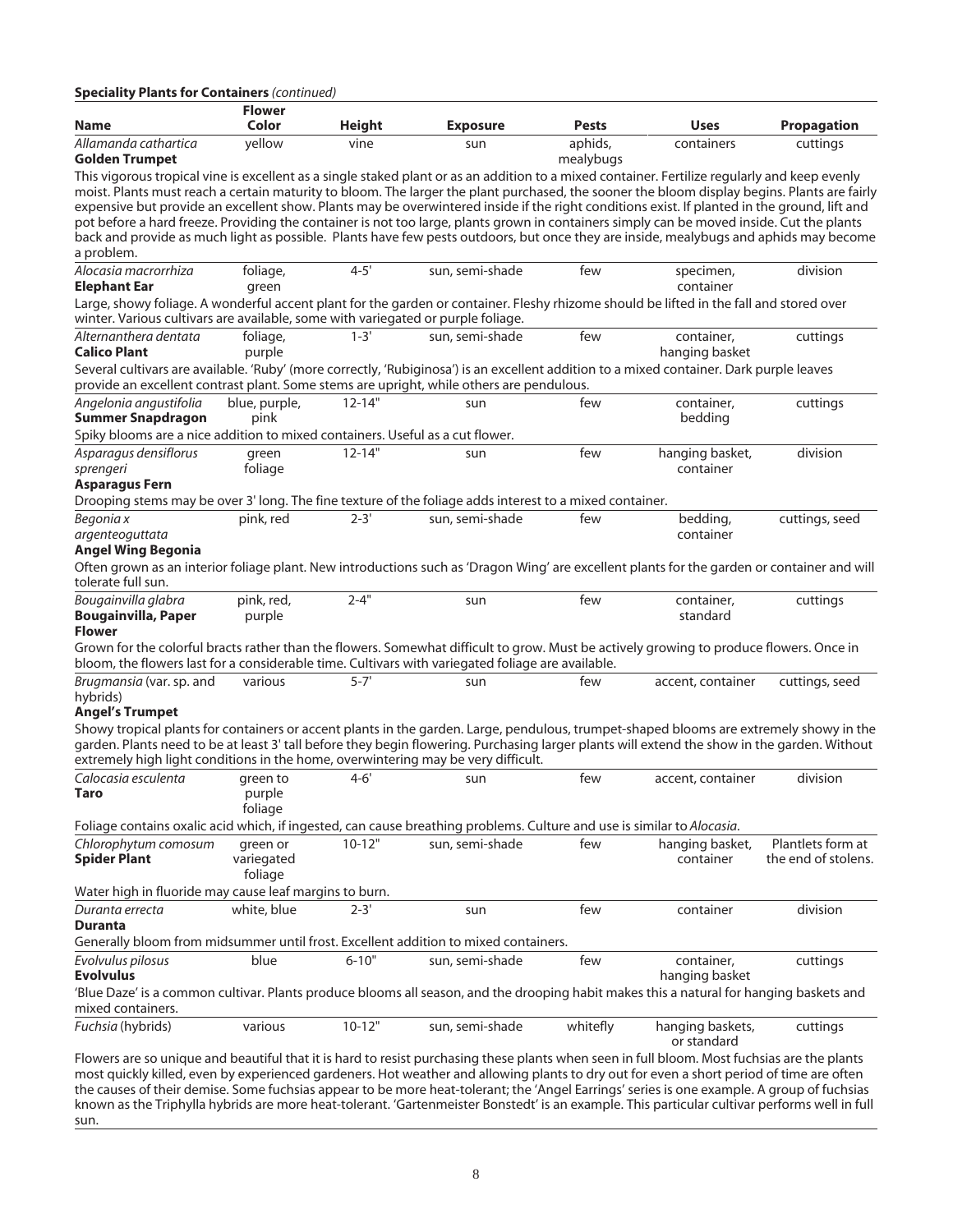| <b>Speciality Plants for Containers (continued)</b>                                                                                                                                                                                                                                                                                                                                                                                                                                                                                                                              | <b>Flower</b>                      |                   |                            |                |                                        |                    |
|----------------------------------------------------------------------------------------------------------------------------------------------------------------------------------------------------------------------------------------------------------------------------------------------------------------------------------------------------------------------------------------------------------------------------------------------------------------------------------------------------------------------------------------------------------------------------------|------------------------------------|-------------------|----------------------------|----------------|----------------------------------------|--------------------|
| <b>Name</b>                                                                                                                                                                                                                                                                                                                                                                                                                                                                                                                                                                      | Color                              | <b>Height</b>     | <b>Exposure</b>            | <b>Pests</b>   | <b>Uses</b>                            | <b>Propagation</b> |
| Gardenia jasminoides<br>Gardenia                                                                                                                                                                                                                                                                                                                                                                                                                                                                                                                                                 | white                              | 2-3' or standards | sun, semi-shade            | few, white fly | container, tree<br>forms               | cuttings           |
| It is hard to resist a gardenia when it is in bloom. The fragrance of the flowers is quite pleasant. Gardenias are demanding plants. Cool<br>temperatures in the evening are necessary for bud formation. Proper watering and correct temperatures are necessary to prevent bud<br>drop. If plants are moved outdoors in the summer, semi-shade during the warmest part of the day is probably best.                                                                                                                                                                             |                                    |                   |                            |                |                                        |                    |
| Gibasis pellucida<br><b>Tahitian Bridal Veil</b>                                                                                                                                                                                                                                                                                                                                                                                                                                                                                                                                 | white                              | trailing          | sun, semi-shade            | few            | hanging baskets,<br>containers         | cuttings           |
| Small, white flowers are not showy from a distance. This plant is generally used in interiors. Plants provide a nice, soft texture and<br>drooping habit to mixed containers. Also has potential as a bedding or annual groundcover.                                                                                                                                                                                                                                                                                                                                             |                                    |                   |                            |                |                                        |                    |
| Helichrysum petiolare<br><b>Licorice Plant</b>                                                                                                                                                                                                                                                                                                                                                                                                                                                                                                                                   | gray,<br>lime-green<br>foliage     | prostrate 2-3"    | sun, semi-shade            | few            | Hanging basket,<br>container           | cuttings           |
| Useful as a contrasting plant in containers. The cultivar 'Limelight' has lime-green foliage. Susceptible to root rot if containers do not drain<br>well.                                                                                                                                                                                                                                                                                                                                                                                                                        |                                    |                   |                            |                |                                        |                    |
| Ipomoea batata<br><b>Sweet Potato</b>                                                                                                                                                                                                                                                                                                                                                                                                                                                                                                                                            | chartreuse,<br>purple<br>foliage   | $6 - 10"$         | sun                        | flea beetles   | bedding, hanging<br>basket, containers | cuttings           |
| Most cultivars are extremely vigorous. As a bedding plant, plants spaced 4' apart on center will have more than adequate room. Whether<br>as bedding or container plants, all will produce tubers. Tubers are not especially desirable for eating purposes. Cultivars include: 'Ace of<br>Spades' and 'Blackie', both with purple foliage; 'Margarita', chartreuse foliage; 'Lady Fingers', greenish-purple foliage; and 'Pink Frost',<br>white, pink, and green foliage. All but 'Pink Frost' are extremely vigorous plants.                                                    |                                    |                   |                            |                |                                        |                    |
| Mandevilla sanderi<br><b>Brazilian Jasmin</b>                                                                                                                                                                                                                                                                                                                                                                                                                                                                                                                                    | red                                | vine              | sun                        | few            | container                              | cuttings           |
| 'Red Riding Hood' is a common cultivar. Flowers are red with a yellow throat. Plants must reach a mature size before they bloom. The<br>larger the plant purchased, the more quickly it will bloom. Once in bloom, plants will continuously bloom until cool weather. Plants can be<br>grown in the ground or containers with some type of support, or they can be allowed to roam freely from the containers. Because the<br>plants are fairly expensive, attempts can be made to overwinter them indoors (see Allamanda). Related species B. boliviensis has white<br>flowers. |                                    |                   |                            |                |                                        |                    |
| Mandevilla x amabilis<br>Mandevilla                                                                                                                                                                                                                                                                                                                                                                                                                                                                                                                                              | pink                               | vine              | sun                        | few            | container, basket                      | cuttings           |
| 'Alice DuPont' has bright pink blooms and is a common cultivar. Foliage is distinct from other species and is very coarse in texture (see<br>Mandevilla sanderi for general comments).                                                                                                                                                                                                                                                                                                                                                                                           |                                    |                   |                            |                |                                        |                    |
| Nephrolepis<br>exaltata<br><b>Boston Fern</b>                                                                                                                                                                                                                                                                                                                                                                                                                                                                                                                                    | green<br>foliage                   | $3 - 5'$          | shade, semi-<br>shade, sun | few            | hanging basket,<br>container           | division           |
| Providing they receive adequate watering, ferns are a relatively low-maintenance plant. Several cultivars exist. 'Dallas' is a more compact<br>form. 'Kimberly Queen' is upright and tolerates full sun. Related species N. cordifolia has an erect habit.                                                                                                                                                                                                                                                                                                                       |                                    |                   |                            |                |                                        |                    |
| Pelargonium peltatum<br><b>Ivy Leaf Geranium</b>                                                                                                                                                                                                                                                                                                                                                                                                                                                                                                                                 | various                            | $1 - 3'$          | sun, semi-shade            | oedema         | hanging basket,<br>container           | cuttings           |
| Numerous cultivars are available. Plants are fairly vigorous and bloom continuously. Excellent in large, mixed containers.                                                                                                                                                                                                                                                                                                                                                                                                                                                       |                                    |                   |                            |                |                                        |                    |
| Plumbago auriculata<br><b>Cape Leadwort</b>                                                                                                                                                                                                                                                                                                                                                                                                                                                                                                                                      | blue, white                        | $2 - 3'$          | sun                        | few            | containers,<br>bedding                 | seed, cuttings     |
| Plants are fairly vigorous and bloom continuously. Excellent in large containers. Not as showy when used as a bedding plant. Perennial<br>farther south, where plants are much larger and are excellent planted in mass.                                                                                                                                                                                                                                                                                                                                                         |                                    |                   |                            |                |                                        |                    |
| Scaevola aemula<br><b>Fan Flower</b>                                                                                                                                                                                                                                                                                                                                                                                                                                                                                                                                             | blue, white                        | $8 - 10"$         | sun                        | few            | hanging baskets,<br>containers         | cuttings           |
| Loves the heat, producing continuous bloom. Low-maintenance.<br>Setcreasea purpurea<br><b>Purple Heart</b>                                                                                                                                                                                                                                                                                                                                                                                                                                                                       | purple<br>foliage,<br>pink flowers | $8 - 10"$         | sun, semi-shade            | few            | hanging baskets,<br>containers         | cuttings           |
| Long considered a common houseplant, it is a great success in the garden. Plants are vigorous and spread rapidly as an annual<br>groundcover. In containers the trailing habit creates great contrast. Although pink flowers are produced, this plant is mainly grown for the<br>effect of the foliage.                                                                                                                                                                                                                                                                          |                                    |                   |                            |                |                                        |                    |
| Strobilanthes dyerianus<br>Persian Shield                                                                                                                                                                                                                                                                                                                                                                                                                                                                                                                                        | purple<br>foliage                  | $2 - 3'$          | sun                        | few            | container,<br>bedding                  | cuttings           |
| Another houseplant that has found its way into the garden. Low-maintenance.                                                                                                                                                                                                                                                                                                                                                                                                                                                                                                      |                                    |                   |                            |                |                                        |                    |
| Sutera grandiflora<br><b>Bacopa</b><br>Plants must have adequate moisture to maintain vigor. Annual ground cover.                                                                                                                                                                                                                                                                                                                                                                                                                                                                | white, pink,<br>blue               | trailing          | sun, semi-shade            | few            | hanging baskets,<br>containers         | cuttings           |